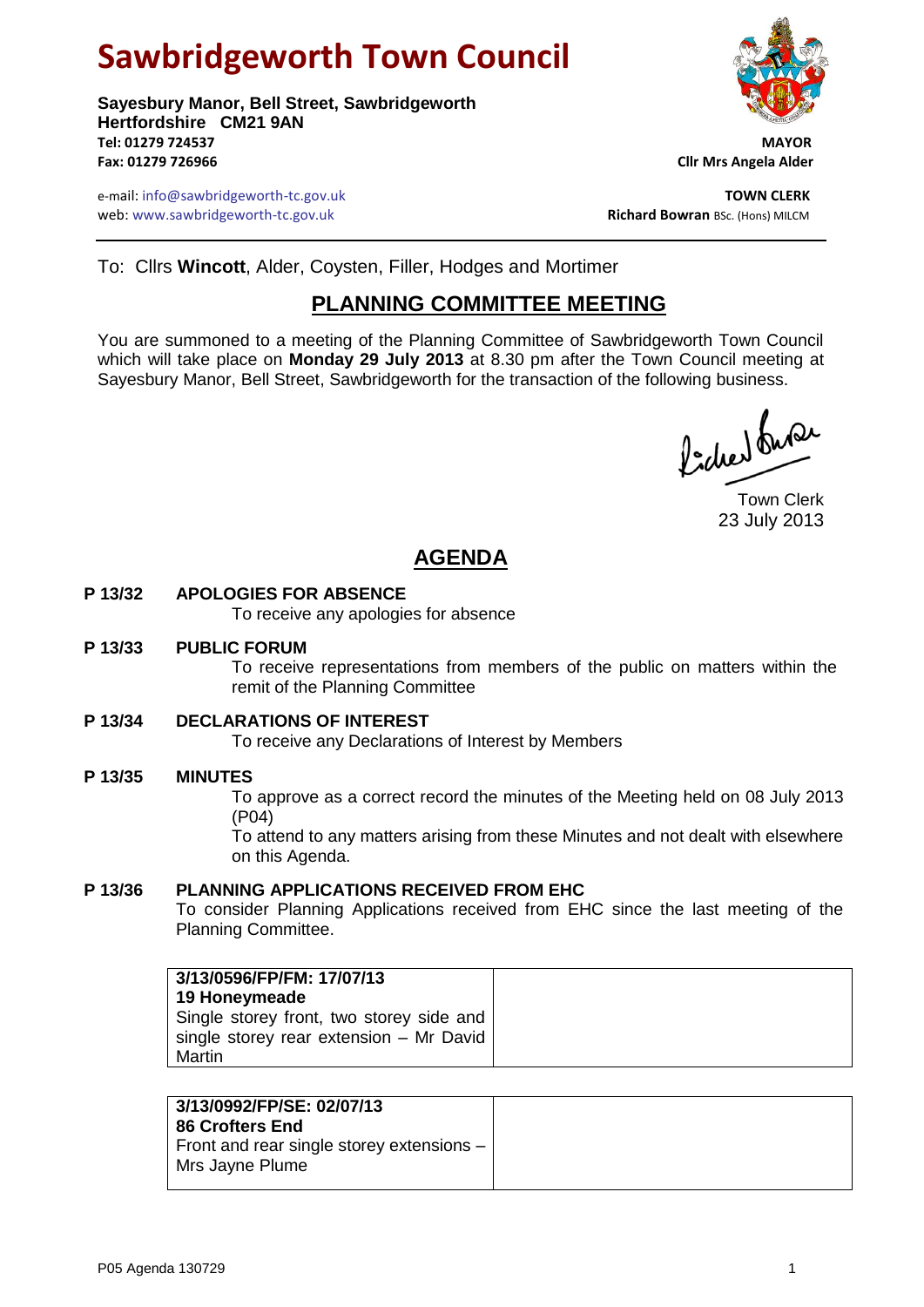| 3/13/1108/FP/FM: 08/07/13<br><b>Blenheim House, 23 Knight Street</b><br>New gable end and two storey extension<br>to south elevation, new bay window to<br>west elevation, steeper pitched roof to<br>provide living accommodation in loft - Mr<br><b>Andrew Passfield</b>                                                                                                                                                                                                                                                                                                                                                                                                                                                                                                                    |  |
|-----------------------------------------------------------------------------------------------------------------------------------------------------------------------------------------------------------------------------------------------------------------------------------------------------------------------------------------------------------------------------------------------------------------------------------------------------------------------------------------------------------------------------------------------------------------------------------------------------------------------------------------------------------------------------------------------------------------------------------------------------------------------------------------------|--|
| 3/13/1111/FP/JS: 11/07/13<br>21 Knight Street<br>Construction of 1no. three bed and 1no.<br>4 bed two storey dwellings - Mr Andrew<br>Passfield                                                                                                                                                                                                                                                                                                                                                                                                                                                                                                                                                                                                                                               |  |
| 3/13/1112/LC/FM: 11/07/13<br>21 Knight Street<br>Demolition of the existing dwelling - Mr<br><b>Andrew Passfield</b>                                                                                                                                                                                                                                                                                                                                                                                                                                                                                                                                                                                                                                                                          |  |
| 3/13/1118/FP/SE: 08/07/13<br>Land to rear of, The Forebury<br><b>Substation, The Forebury</b><br>Erect new detached four bedroom<br>dwelling with associated garage and<br>parking (amended scheme)<br>Rambledale Ltd                                                                                                                                                                                                                                                                                                                                                                                                                                                                                                                                                                         |  |
| 3/13/1121/FP/SE: 08/07/13<br><b>30 Vantorts Road</b><br>Two storey and single storey rear and<br>side extensions. Two storey front<br>extension - Mr & Mrs Bramley                                                                                                                                                                                                                                                                                                                                                                                                                                                                                                                                                                                                                            |  |
| 3/13/1128/LB: 10/17/2013<br>28 Knight Street<br>2no non-illuminated fascia signs, 1no<br>non-illuminated Projecting Sign, 1no.<br>ATM Surround, 1no Branch Nameplate,<br>Redecorate<br>Canopy Top,<br>Doors,<br>Balustrades and Widows as existing.<br>2no replacement SOHAM security fire<br>exit doors. Dusted crystal vinyl to inner<br>face of glazing to interview room, first<br>floor and staircase windows. Replace<br>9no hammered glass panes to interview<br>window. Internal<br>decorations<br>room<br>redecorations<br>of<br>including<br>walls,<br>replacement of vinyl, carpet and matting,<br>replacement of lay in grid ceiling.<br>Overboarding of hoist and bulkhead over<br>counters and alterations, surface fixings<br>- Mr James Bell (Agent) for Barclays<br>Bank plc |  |
| 3/13/1149/FP/FM: 16/07/13<br>The Lodge, Hyde Hall, Hallingbury<br>Road<br>Proposed 2 storey rear extension, single<br>storey side extension - Mr David Daw                                                                                                                                                                                                                                                                                                                                                                                                                                                                                                                                                                                                                                    |  |